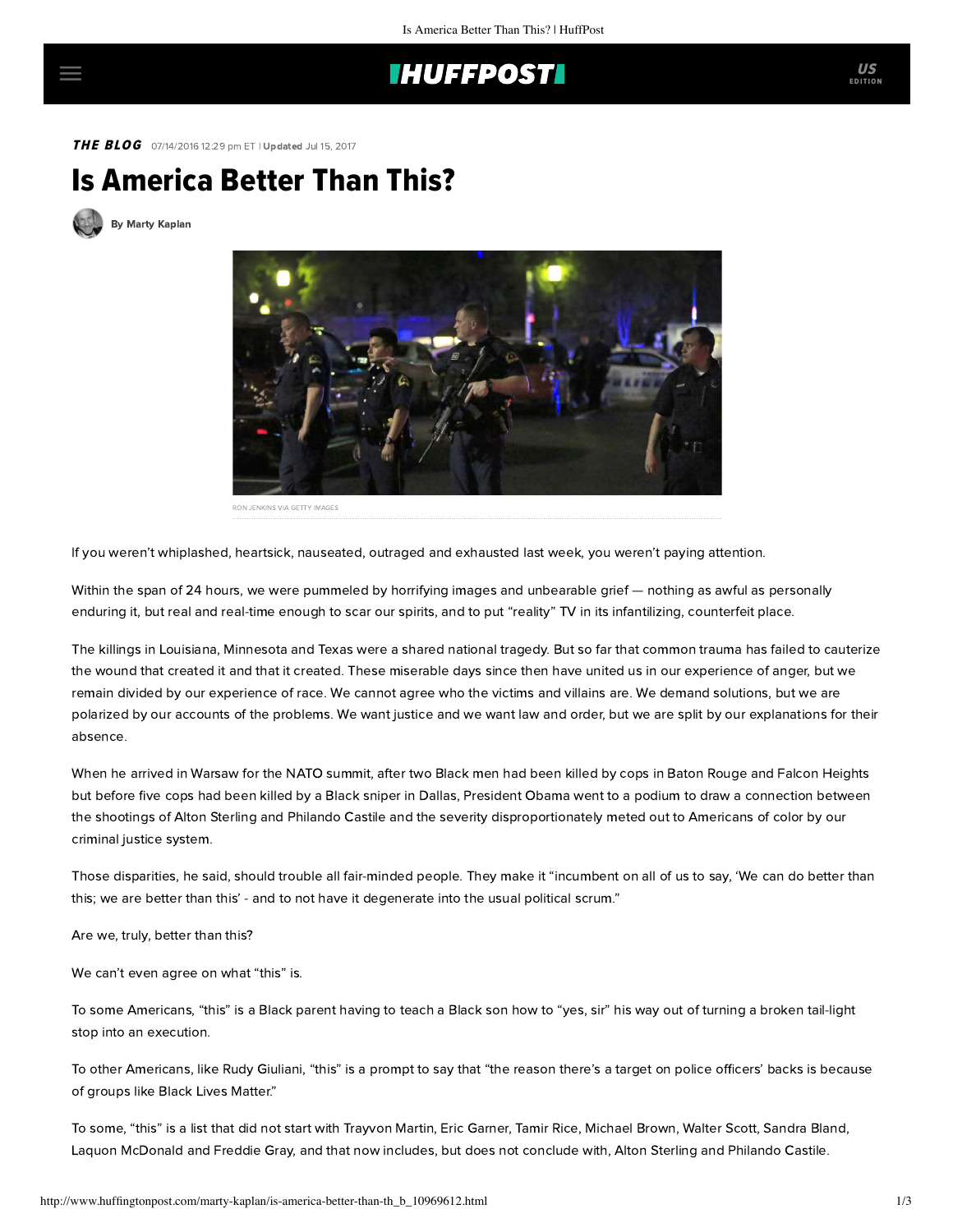#### Is America Better Than This? | HuffPost

To others, like talk radio host and former Illinois Congressman Joe Walsh, "this" is a cue to [tweet](http://www.aol.com/article/2016/07/08/former-congressman-joe-walsh-tells-cop-hater-obama-to-watch-o/21426350/?a_dgi=aolshare_twitter), "This is now war. Watch out Obama. Watch out black lives matter punks. Real America is coming after you."

To cable news, "this" is a ratings bonanza, an opportunity for infotainment. Even if you didn't see [it,](http://www.mediaite.com/tv/youre-not-living-on-the-same-planet-as-we-are-cnn-panel-blows-up-over-shootings/) you know how it goes. Former New York Police Department detective Harry Houck shouts that race isn't a factor in tail-light stops; defense attorney Paul Martin shouts back, "You're not living on the same planet we are." Political commentator Van Jones says, "the statistics don't lie" about the criminal justice system's bias against blacks; Houck counters that minorities commit a majority of crimes and "the statistics bear that out, and you don't want to face that.... Many police officers put their lives on the line for minorities every day, and to say that police departments are systematically racist is a ridiculous statement." Jones tries to calm the waters: "There's something called unconscious bias." Houck retorts, "That's a new narrative, I know — you guys made that up just recently in the last six months." On TV, apparently, we are not better than this.

On July 7, as the wrenching video live-streamed by Diamond Reynolds went viral on Facebook, as we watched her four-year-old daughter Dae'Anna witness her mother's boyfriend die, as we saw the gun and heard the voice of the cop who killed Castile, as their literal terror became our virtual terror, a second drama shared the nation's screens.

On Capitol Hill, FBI director James Comey was grilled by the House Oversight Committee about not recommending criminal charges against Hillary Clinton. Democrats, though relieved by his decision, fumed about the fodder his press conference and testimony gave Clinton's opponents to claim she is unfit for office. Republicans, fuming about his decision, wanted Comey to say, as Donald Trump [tweeted,](http://www.salon.com/2016/07/05/the_system_is_rigged_donald_trump_right_wingers_on_twitter_implode_after_fbis_decison_on_hillary_clintons_email_scandal/) that the system is rigged — that once Bill Clinton met with Attorney-General Loretta Lynch on her plane, the fix was in. But to the allegation of a conspiracy, Comey [responded](http://www.nytimes.com/video/us/100000004518050/look-me-in-the-eye-comey-says.html), "Look me in the eye and listen," and gave no ground.

Watching the hearing on TV while, at the same time, watching the Sterling and Castile videos on social media, I was struck by how Comey bridged the two stories. It was Comey who had irritated Democrats and others last October by suggesting that rising crime rates might be attributable to cops' reluctance to get out of their cars for fear that they would be unfairly depicted in viral videos. "A chill wind," he [said,](https://www.fbi.gov/news/speeches/law-enforcement-and-the-communities-we-serve-bending-the-lines-toward-safety-and-justice) has been "blowing through American law enforcement" over the past year, deterring cops from effective policing. He saidit [twice](https://www.fbi.gov/news/speeches/law-enforcement-and-the-communities-we-serve-bending-the-lines-toward-safety-and-justice) within a few days, leading White House press secretary Josh Earnest to counter, "The evidence that we've seen so far doesn't support the contention." Undeterred, Comey [said](https://www.washingtonpost.com/politics/fbi-chief-again-says-ferguson-having-chilling-effect-on-law-enforcement/2015/10/26/c51011d4-7c2c-11e5-afce-2afd1d3eb896_story.html) it again in May, again arousing [pushback.](https://theintercept.com/2016/05/12/myth-of-the-ferguson-effect-is-hard-to-kill/)

I wonder how much of that resistance is substantive, and how much is tribal. When Donald Trump says he is not shackled by political correctness, what he means is that if you hold him accountable for his racism, he will try to bully you for upholding America's highest ideals. But there are times when the ways we pursue our ideals can surface uncomfortable tensions between them. This is especially true, and especially troubling, in the case of race and justice, and it is not racist to say so. But the fear of that accusation can make it hard to talk about them honestly. Even if the partisan climate were less toxic, even if the business model of the media were not to inflame and monetize civic conflict, solving our race and justice problem will take more than the political leadership to put the right policies in place. Finding common ground on moral issues requires moral leadership.

Last February, Comey gavea [speech](https://www.fbi.gov/news/speeches/hard-truths-law-enforcement-and-race) at Georgetown University in which he quoted the song "Everyone's a Little Bit Racist" from the Broadway show, Avenue Q:

Look around and you will find No one's really color blind. Maybe it's a fact We should all face Everyone makes judgments Based on race.

### What Comey says in that speech about race and justice is uncommon for its candor and its empathy. Here's a sample:

"Those of us in law enforcement must redouble our efforts to resist bias and prejudice. We must better understand the people we serve and protect — by trying to know, deep in our gut, what it feels like to be a law-abiding young Black man walking on the street and encountering law enforcement. We must understand how that young man may see us. We must resist the lazy shortcuts of cynicism and approach him with respect and decency."